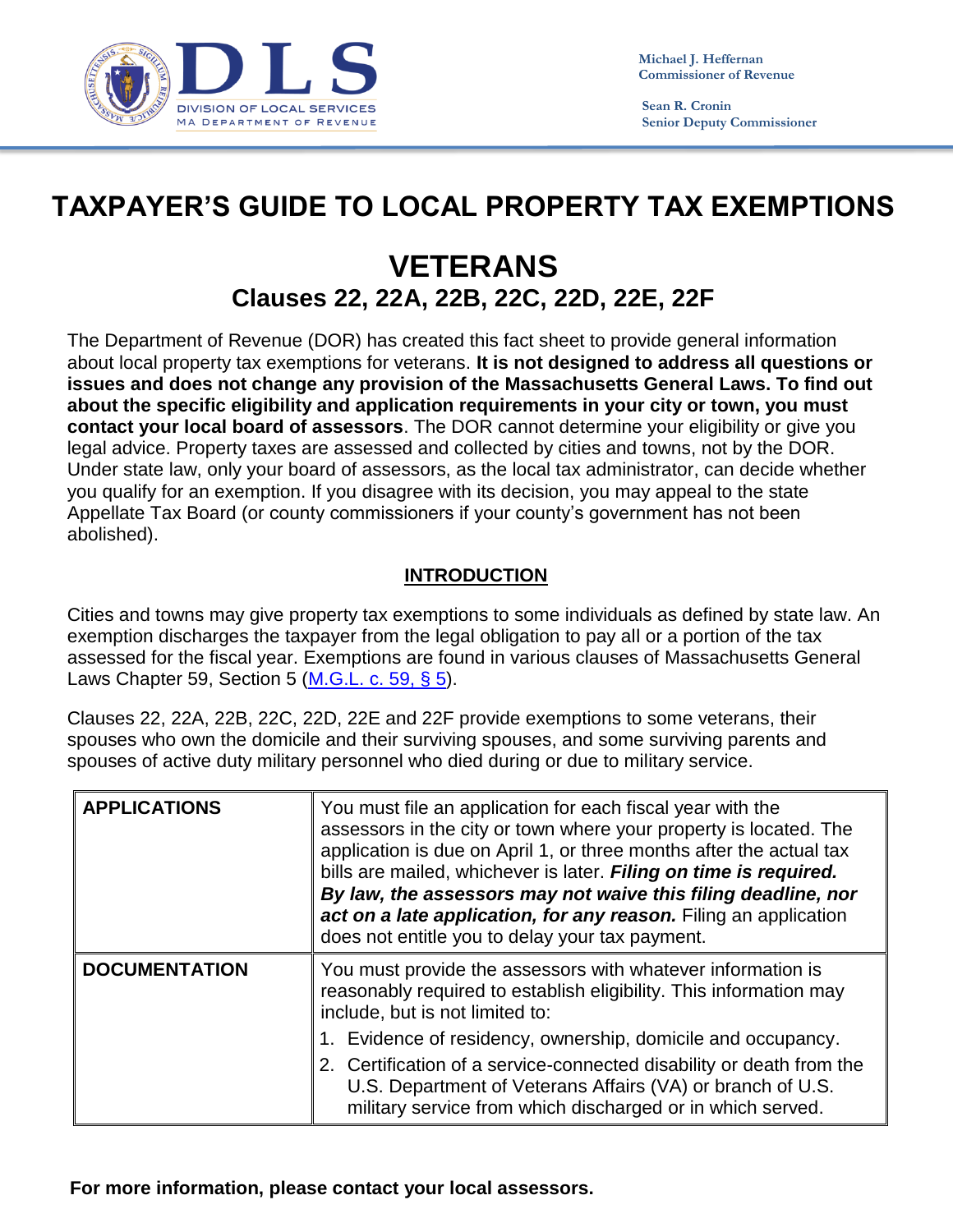| <b>NUMBER OF</b><br><b>EXEMPTIONS</b>     | With limited exceptions, you may only receive one exemption<br>under M.G.L. c. 59, § 5 for each fiscal year. If you qualify for more<br>than one, you will receive the one that provides the greatest<br>benefit. You may receive an exemption and if qualified, defer all<br>or a part of the balance of the reduced tax.                                                                                                                                                                                        |
|-------------------------------------------|-------------------------------------------------------------------------------------------------------------------------------------------------------------------------------------------------------------------------------------------------------------------------------------------------------------------------------------------------------------------------------------------------------------------------------------------------------------------------------------------------------------------|
| <b>VETERAN</b>                            | Veterans are individuals who served on active duty in the Armed<br>Forces of the United States for certain time periods during peace<br>or wartime eras and were discharged from military service. Their<br>last discharge or release must have been under other than<br>dishonorable conditions.                                                                                                                                                                                                                 |
| <b>ELIGIBILITY</b><br><b>REQUIREMENTS</b> | You must satisfy tests relating to residency, domicile, ownership<br>and service-connected disability or awards. You must meet all<br>eligibility requirements as of July 1 of the tax year. (The fiscal<br>year of cities and towns begins July 1 and ends the following<br>June 30.) If you do not meet all requirements as of July 1, you<br>cannot receive all or any portion of the exemption for that tax<br>year.                                                                                          |
| <b>RESIDENCY</b>                          | Veterans must have (1) been domiciled in Massachusetts for at<br>least 6 consecutive months before entering military service, or (2)<br>lived in Massachusetts for at least 5 consecutive years before the<br>tax year begins (or at least 1 consecutive year before the tax year<br>begins, if the legislative body of your city or town has voted,<br>subject to local charter, to accept this local option).                                                                                                   |
| <b>DOMICILE</b>                           | You must occupy the property as your domicile. If you are a<br>spouse of a veteran, you and the veteran must occupy the<br>property as your domicile. Your domicile is where your principal<br>and legal home is located, your family, social, civic and economic<br>life is centered and you plan to return whenever you are away.<br>You may have more than one residence, but only one domicile.                                                                                                               |
| <b>OWNERSHIP</b>                          | You must own the property.<br>1. Your ownership interest must be worth at least an amount<br>ranging from \$2,000 to \$10,000, depending on the exemption.<br>You may own this interest solely, as a joint owner or as a<br>tenant in common.<br>2. If you hold a life estate in the domicile, you are the owner.<br>3. If your domicile is held in a trust, you are the owner only if:<br>a. You are a trustee or co-trustee of that trust, and<br>b. You have a sufficient beneficial interest in the domicile. |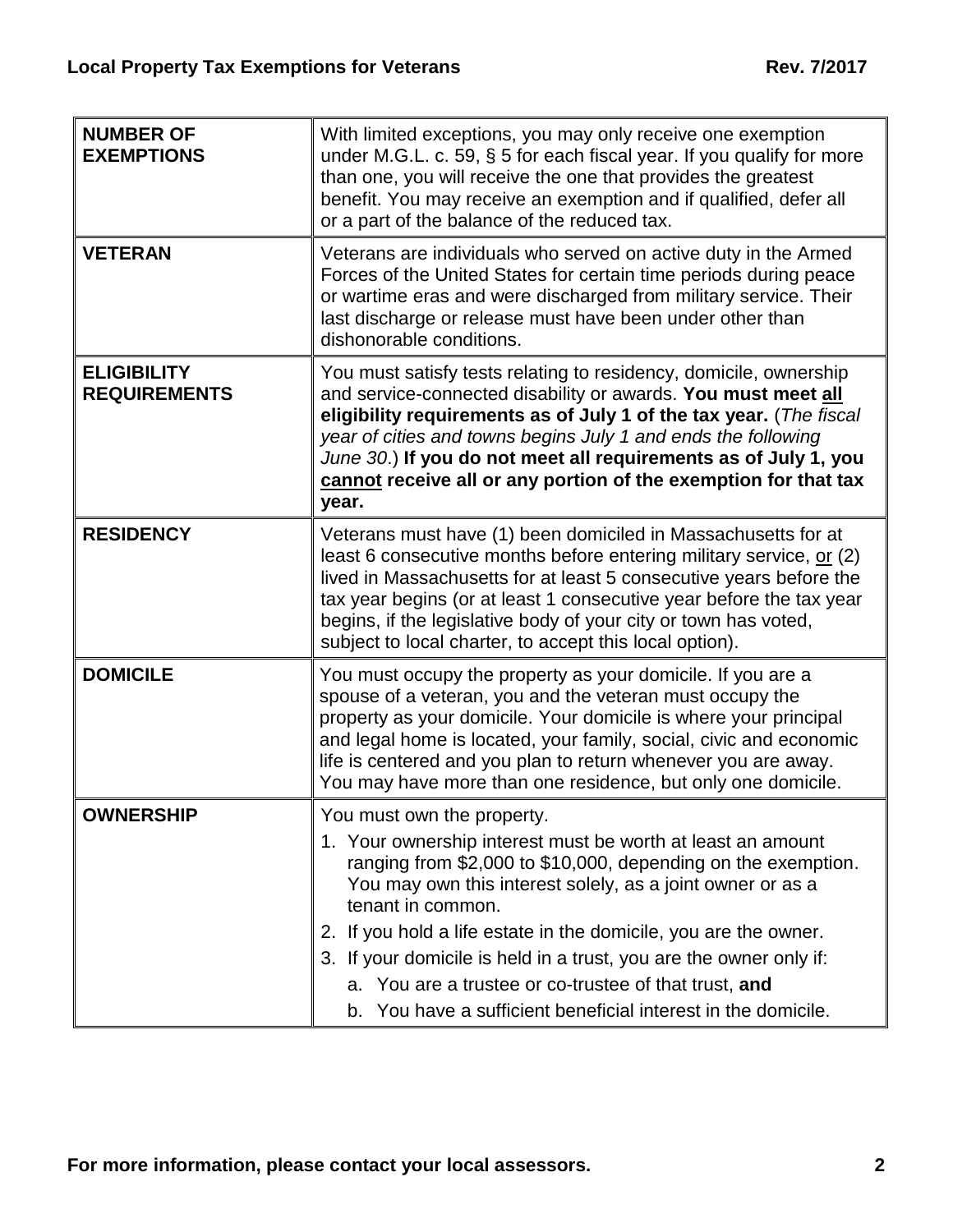| <b>EXEMPTION CREDIT</b>                      | If the assessors decide you are eligible and grant an exemption,<br>the amount granted is credited toward and reduces the tax<br>assessed on your domicile for that fiscal year. You will only<br>receive a refund if the entire tax for the year has already been<br>paid at the time the exemption is granted.                                                                                                                                                                                                                                                                                   |
|----------------------------------------------|----------------------------------------------------------------------------------------------------------------------------------------------------------------------------------------------------------------------------------------------------------------------------------------------------------------------------------------------------------------------------------------------------------------------------------------------------------------------------------------------------------------------------------------------------------------------------------------------------|
| <b>SALE OF DOMICILE</b>                      | If you are selling your domicile, you should make your attorney<br>aware that you receive a property tax exemption that reduces the<br>tax owed for the fiscal year. The sale is a private financial<br>transaction and as a party, you are responsible for seeing that<br>the exemption is properly credited at the closing, through<br>escrow or other arrangements, when the parties make<br>adjustments for local property taxes or charges. Your city or<br>town is not responsible for seeing that you and the buyer allocate<br>the property taxes so you get the benefit of the exemption. |
| <b>WHO IS ELIGIBLE AND EXEMPTION AMOUNTS</b> |                                                                                                                                                                                                                                                                                                                                                                                                                                                                                                                                                                                                    |
| <b>Clause 22 - \$400</b>                     | 1. Veterans with a service-connected disability of 10% or more.<br>2. Veterans awarded the Purple Heart.<br>3. Surviving parents of military personnel who died in military<br>service (Gold Star Parents).<br>4. Spouses (where the domicile is owned by the veteran's                                                                                                                                                                                                                                                                                                                            |
|                                              | spouse), and surviving spouses (who have never remarried),<br>of veterans entitled to exemption under Clause 22.                                                                                                                                                                                                                                                                                                                                                                                                                                                                                   |
|                                              | 5. Surviving spouses (who have never remarried) of World War I<br>veterans as long as their assets (whole worth), less any<br>mortgage on the property, do not exceed \$20,000.                                                                                                                                                                                                                                                                                                                                                                                                                    |
| <b>Clause 22A - \$750</b>                    | 1. Veterans who (1) suffered in the line of duty the loss or<br>permanent loss of use of one foot or one hand or one eye, or<br>(2) received the Congressional Medal of Honor, Distinguished<br>Service Cross, Navy Cross or Air Force Cross.<br>2. Spouses (where veteran's spouse owns the domicile) or                                                                                                                                                                                                                                                                                          |
|                                              | surviving spouses of veterans entitled to exemption under<br>Clause 22A.                                                                                                                                                                                                                                                                                                                                                                                                                                                                                                                           |
| <b>Clause 22B - \$1,250</b>                  | 1. Veterans who suffered in the line of duty the loss or<br>permanent loss of use of both feet, both hands or both eyes.<br>2. Spouses (where veteran's spouse owns the domicile) or<br>surviving spouses of veterans entitled to exemption under<br>Clause 22B.                                                                                                                                                                                                                                                                                                                                   |
| <b>Clause 22C - \$1,500</b>                  | 1. Veterans who suffered total disability in the line of duty and<br>received assistance in acquiring "specially adapted housing"<br>which they own and occupy as their domicile.<br>2. Spouses (where veteran's spouse owns the domicile) or                                                                                                                                                                                                                                                                                                                                                      |
|                                              | surviving spouses of veterans entitled to exemption under<br>Clause 22C.                                                                                                                                                                                                                                                                                                                                                                                                                                                                                                                           |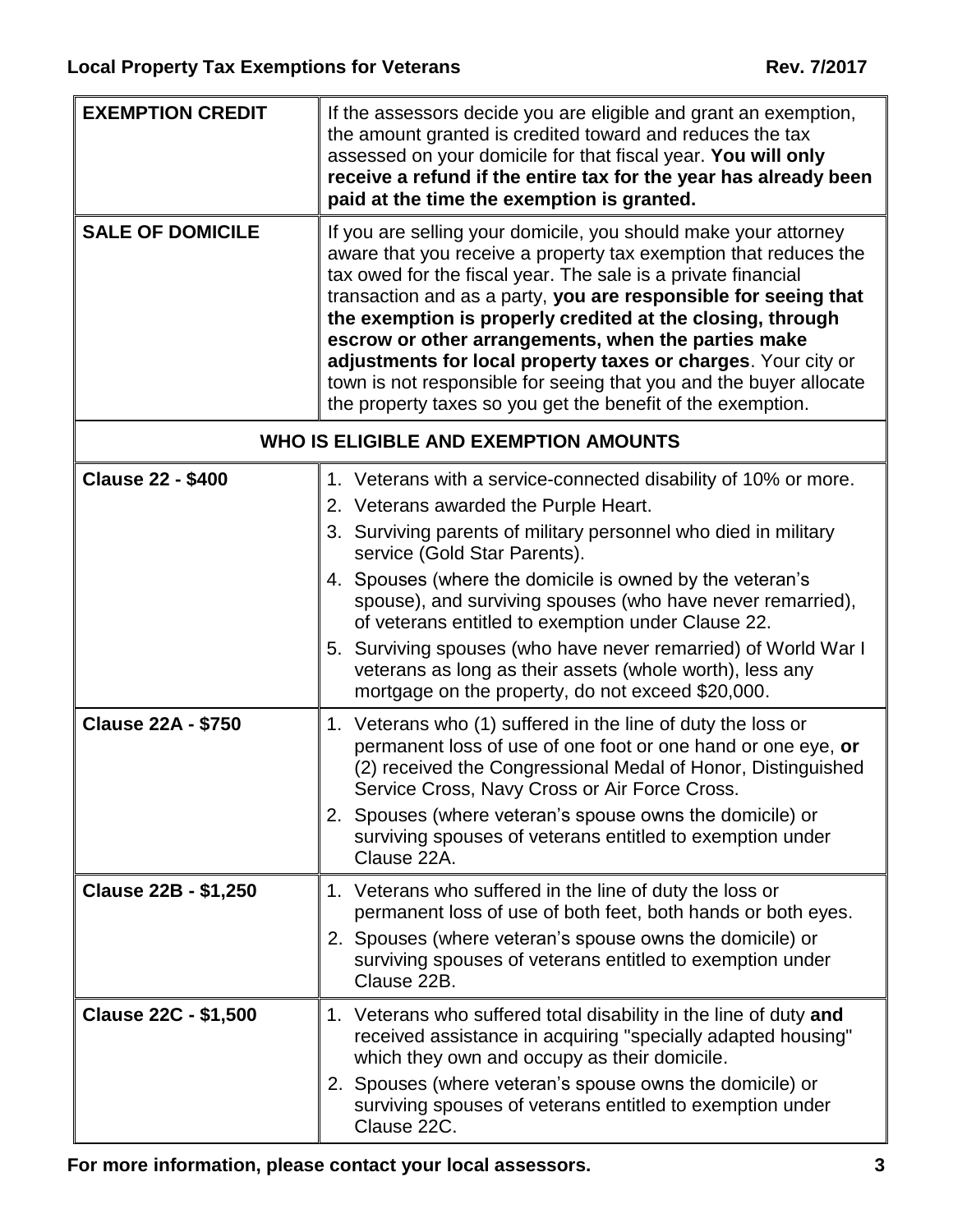| Clause 22D - Full           | Surviving spouses (who have never remarried) of (1) military<br>personnel (including members of the National Guard on active<br>duty) who went missing in action during active duty and are<br>presumed to have died, or (2) military personnel (including<br>members of the National Guard on active duty) or veterans who<br>died as a proximate result of an injuries sustained or illnesses<br>contracted during active duty service.                                            |
|-----------------------------|--------------------------------------------------------------------------------------------------------------------------------------------------------------------------------------------------------------------------------------------------------------------------------------------------------------------------------------------------------------------------------------------------------------------------------------------------------------------------------------|
|                             | A surviving spouse must have lived in Massachusetts for at least<br>5 consecutive years before the tax year begins (or lived in<br>Massachusetts for at least 1 consecutive year before the tax<br>year begins, if the legislative body of your city or town has voted<br>to accept this local option). If not, the deceased military or guard<br>member or veteran had to have been domiciled in<br>Massachusetts for at least 6 consecutive months before entering<br>the service. |
| <b>Clause 22E - \$1,000</b> | 1. Veterans who have a service connected disability of 100%.<br>2. Spouses (where veteran's spouse owns the domicile) or<br>surviving spouses of veterans entitled to exemption under<br>Clause 22E.                                                                                                                                                                                                                                                                                 |
| <b>Clause 22F - Full</b>    | 1. Veterans who are paraplegics, or have a 100% disability for<br>service-connected blindness.<br>2. Spouses (where veteran's spouse owns the domicile) or<br>surviving spouses of veterans entitled to exemption under<br>Clause 22F.                                                                                                                                                                                                                                               |
|                             | Clause 22A, 22B, 22C, 22E and 22F exemptions are prorated for a domicile greater than a                                                                                                                                                                                                                                                                                                                                                                                              |

single-family house. The exemption is the same percentage of the tax as the part of the house occupied by the veteran, or if deceased, the surviving spouse, for example, 50% if one unit of a two-family house is occupied by the veteran or surviving spouse.

| <b>APPEALS</b>             |                                                                                                                                                                                                                                                                                                                                                                                                                                                                                      |
|----------------------------|--------------------------------------------------------------------------------------------------------------------------------------------------------------------------------------------------------------------------------------------------------------------------------------------------------------------------------------------------------------------------------------------------------------------------------------------------------------------------------------|
| <b>Appellate Tax Board</b> | The Appellate Tax Board (ATB) is an independent, quasi-judicial<br>state board that hears taxpayer appeals from local assessors'<br>decisions on property tax abatements and exemptions. If county<br>government has not been abolished, appeals may be made to<br>the county commissioners instead, but assessors may and<br>usually do transfer those appeals to the ATB. ATB decisions may<br>be appealed to the Appeals Court and, ultimately, to the<br>Supreme Judicial Court. |
|                            | You can obtain the ATB's <i>quide</i> to the property tax appeal<br>process from its website (www.mass.gov/atb) or by calling 617-<br>727-3100.                                                                                                                                                                                                                                                                                                                                      |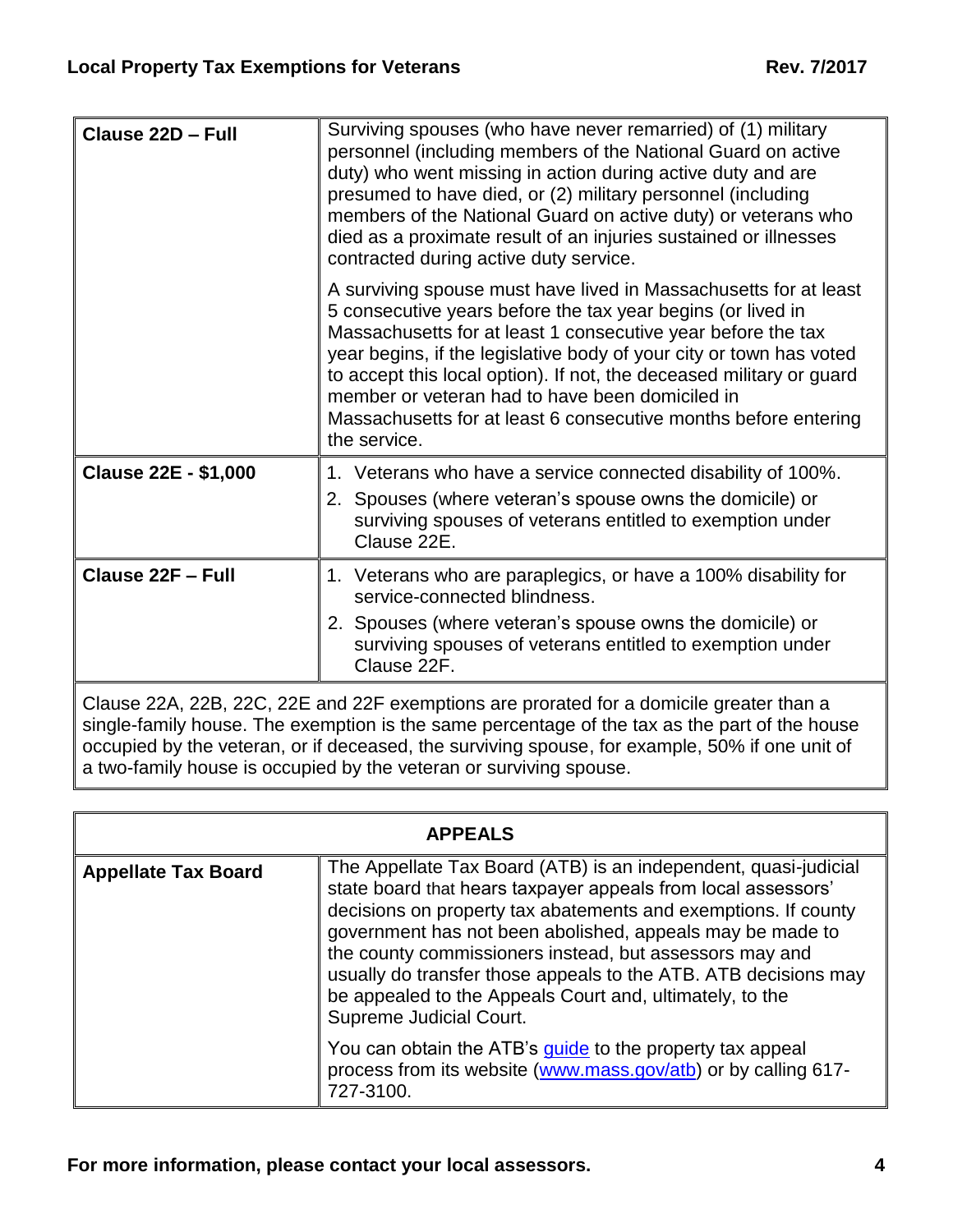| <b>Appeal of Action of</b><br><b>Assessors</b> | You have three months from the date of the assessors'<br>decision on your exemption application to appeal to the ATB.<br>This includes decisions to deny any exemption or to grant<br>an exemption that provides a lesser benefit. If the<br>application was deemed denied, your appeal must be filed<br>within three months of the deemed denied date. As a general<br>rule, if the real estate tax on your domicile is over \$5,000, you<br>must also have paid all preliminary and actual tax installments<br>on time for the ATB to hear your appeal. |
|------------------------------------------------|-----------------------------------------------------------------------------------------------------------------------------------------------------------------------------------------------------------------------------------------------------------------------------------------------------------------------------------------------------------------------------------------------------------------------------------------------------------------------------------------------------------------------------------------------------------|
|                                                | The assessors may grant the exemption or higher exemption in<br>final settlement of your application during the three month period<br>for filing an appeal. In that case, you do not have to have filed an<br>appeal with the ATB. However, if a settlement is not reached and<br>an exemption not granted during that period, you must have filed<br>your appeal by the deadline. If not, the ATB cannot hear the<br>appeal.                                                                                                                             |

| <b>ASSESSMENT AND EXEMPTION CALENDAR</b>                                                   |                                                                                     |
|--------------------------------------------------------------------------------------------|-------------------------------------------------------------------------------------|
| January 1                                                                                  | Property Tax Assessment Date for Next Fiscal Year                                   |
| July 1                                                                                     | <b>Fiscal Year Begins</b><br>Real Estate Exemption Eligibility Date for Fiscal Year |
| <b>October - December</b>                                                                  | Actual Tax Bills Mailed for Fiscal Year                                             |
| <b>November 1 (Semi-</b><br>annual Payment<br><b>Communities)</b>                          | 1 <sup>st</sup> Actual Tax Installment Payment Due <sup>1</sup>                     |
| <b>February 1 (Quarterly</b><br><b>Payment Communities)</b>                                |                                                                                     |
| April 1, or 3 Calendar<br><b>Months from Mailing of</b><br><b>Actual Tax Bill if later</b> | Personal Exemption Applications to Assessors Due <sup>2</sup>                       |

 $\overline{a}$  $1$  Contact your assessors. The due date depends on the payment system used in your community and the date actual tax bills were mailed for fiscal year.

 $2$  Some assessors may accept applications before actual tax bills are mailed. If not, or your application is not approved, you must apply by this deadline to claim the exemption.